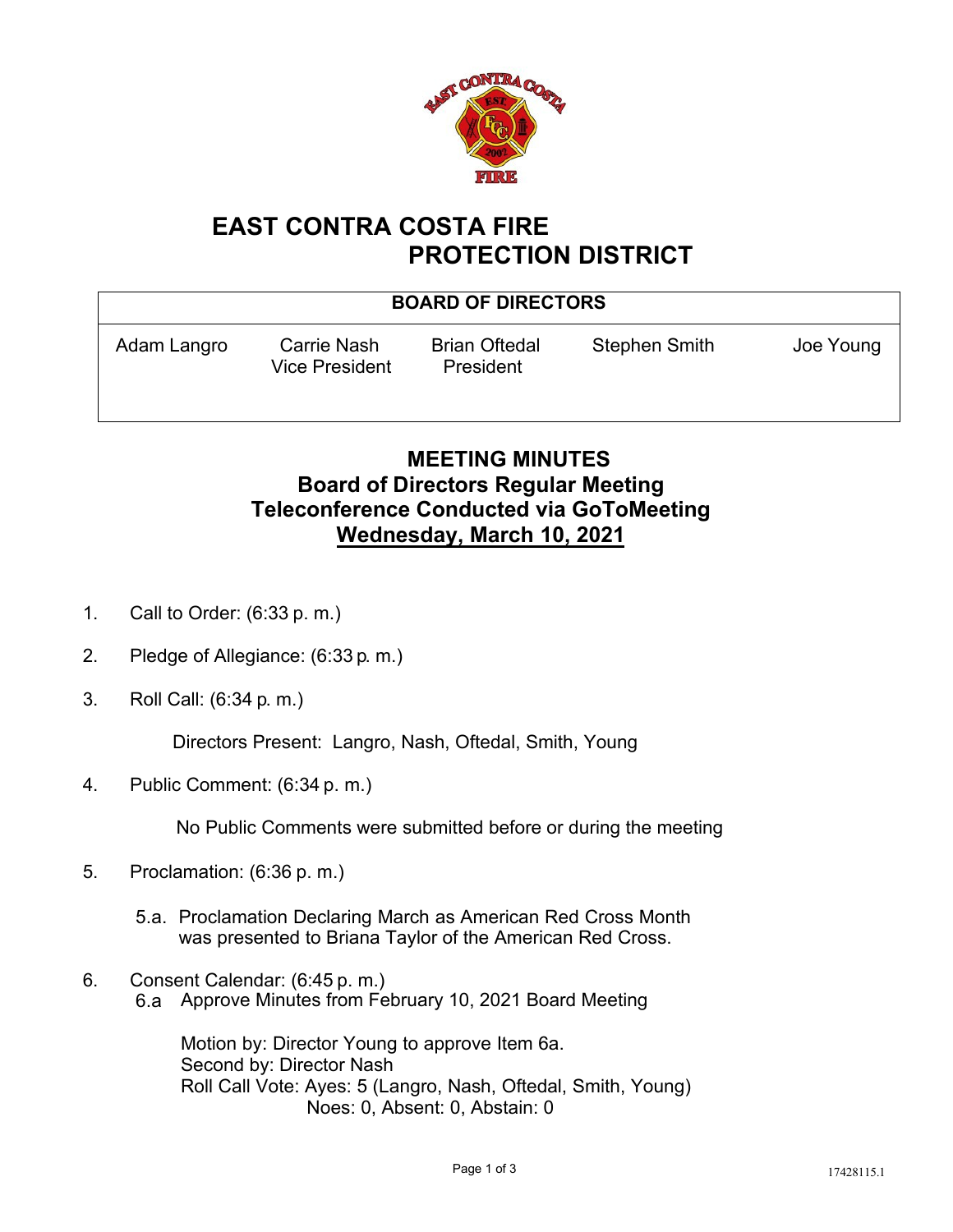- 7. Report of the Fire Chief / Informational Staff Reports
	- 7.a. Legislative Update: (6:47 p.m.)
	- 7.b. Grants Update: (6:50 p.m.) President Oftedal: Would like Staff to look into the Siren Grant, which opens in September 2021, to see if the District is a potential recipient.
	- 7.c. Prevention Update: (6:53 p.m.)
	- 7.d. Operations Update:
		- a. Monthly Report: (6:58 p.m.)
		- b. Promotion and Hiring Plan: (6:59 p.m.)
		- c. Squad Implementation Update: (7:29 p.m.)

One public comment: David Cruise

Motion by: Director Young to plan to include funds in the Fiscal Year 2021-22 budget for staffing a fourth station beginning in March 2022. Second by: Director Smith Roll Call Vote: Ayes: 4 (Langro, Nash, Smith, Young), Noes: 1 (Oftedal), Absent: 0, Abstain: 0

8. Board Reports and Requests: (8:10 p. m.)

**President Oftedal –** Attended the Oakley City Council Meetings (02/23/21, 03/09/21), Brentwood City Council Meetings (02/17/21, 03/09/21), a joint meeting of the District's regional funding ad hoc committee (02/25/21) and ad hoc committees from the Cities of Oakley and Brentwood, Firehouse We Chat: ISO Best Practices for 2021 (part 1 & part 2), California Special Districts Emergency Preparedness Summit 2021, IAFC Webinar: How States Help to Gather and Use Data, American Red Cross - Contra Costa County Leadership meeting, Zoom event by Congressman Mark DeSaulnier and Contra Costa District Attorney Diana Becton.

*"With International Women's Day being on March 8th, I would like to acknowledge all the Women that we have working with us and are on this call with us tonight"*

**Vice President Nash** – Attended or viewed the Oakley City Council Meetings (02/09/21, 02/23/21), Brentwood City Council Meetings (02/17/21, 02/18/21, 02/23/21, 03/03/21, 03/09/21), a joint meeting of the District's regional funding ad hoc committee (02/25/21) and ad hoc committees from the Cities of Oakley and Brentwood.

**Director Smith** – Attended County Treasury Oversight Committee Meeting, Knightsen TAC Meeting, Byron MAC Meeting, Oakley City Council Meetings (02/23/21, 03/09/21), Brentwood City Council Meetings (02/23/21, 03/09/2021), interview with Triton AP as part of feasibility study of potential consolidation.